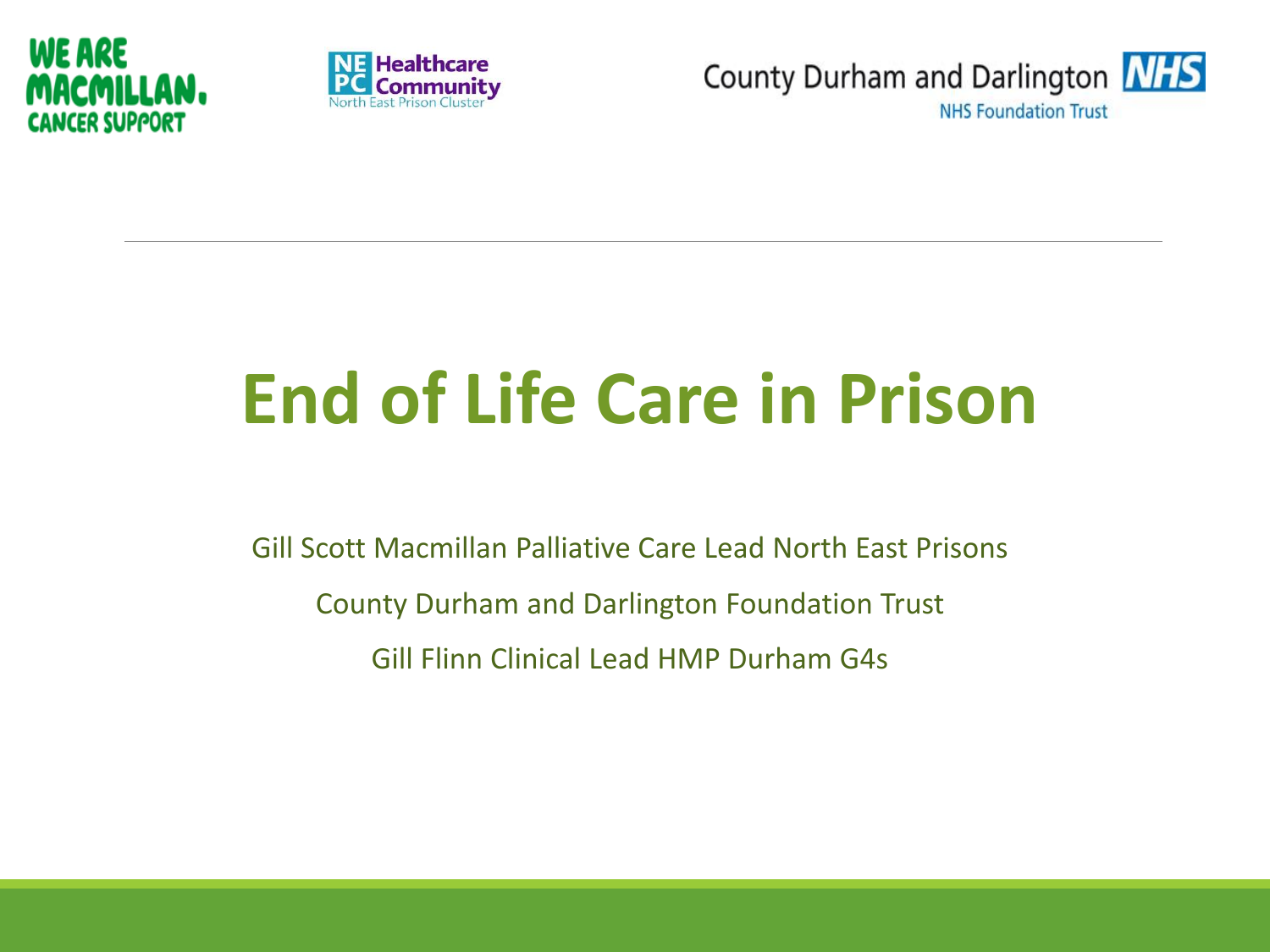

- **123 Prisons England and Wales**
- Population 82,305
- **Male 82,305 Female 3,945**
- **Nodel Primary Care**
- NHS England Health and Justice teams commission to the '**principle of equivalence**' which means that the health needs of a population constrained by their circumstances are not compromised and that they receive an equal level of service as that offered to the rest of the population.

https://www.england.nhs.uk/commissioning/health-just/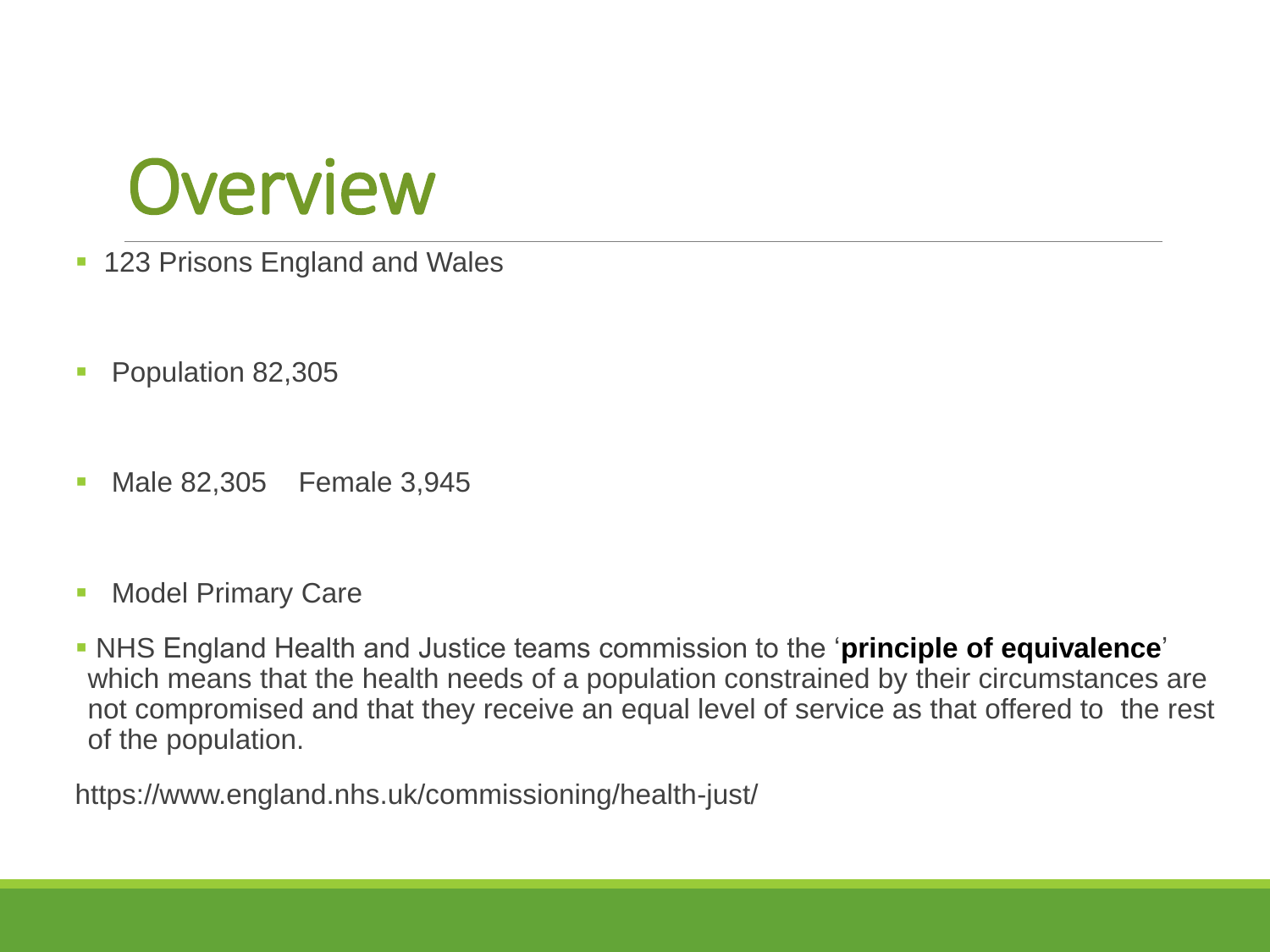### What we know

**Prison population is ageing**. The over 60s are the fastest growing segment of the prison population

#### **Ministry of Justice project the population in prison:**

- aged over 50 to increase from 11,980 in 2015 to 15,100 in 2020
- aged over 60 to increase from 4,100 in 2015 to 5,500 in 2020
- 70 plus to grow from 1,400 June 2016 to 1,900 by June 2020

#### **Drivers for this demographic shift are:**

- **Ionger sentences;**
- **PEDECE THE PROSECUTIONS INTER In Life due to historic sex offences**

Over 80% of older prisoners have serious illness or disability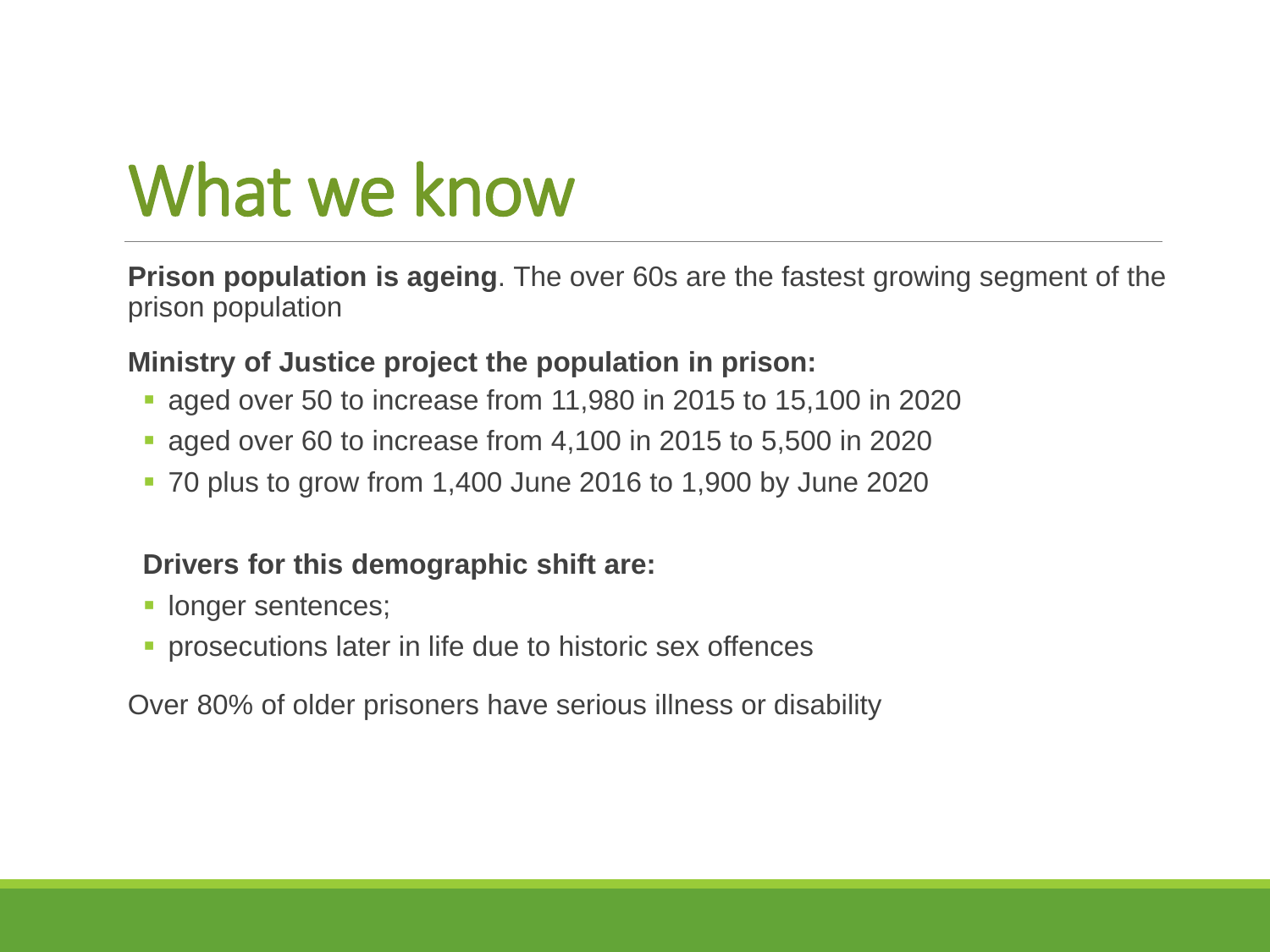## Cont….

- **More than 80% of prisoners have a mental health issues, and up to 30% have** learning disabilities or difficulties that impact on their ability to cope with prison.
- **Prisoners life expectancy is 10 years less** than people living in areas of highest poverty
- Thus prisoners come into prison with complex health and social care needs
- Corresponding increase in '**foreseeable death**s' in prison which can be anticipated and managed by the delivery of palliative and end of life care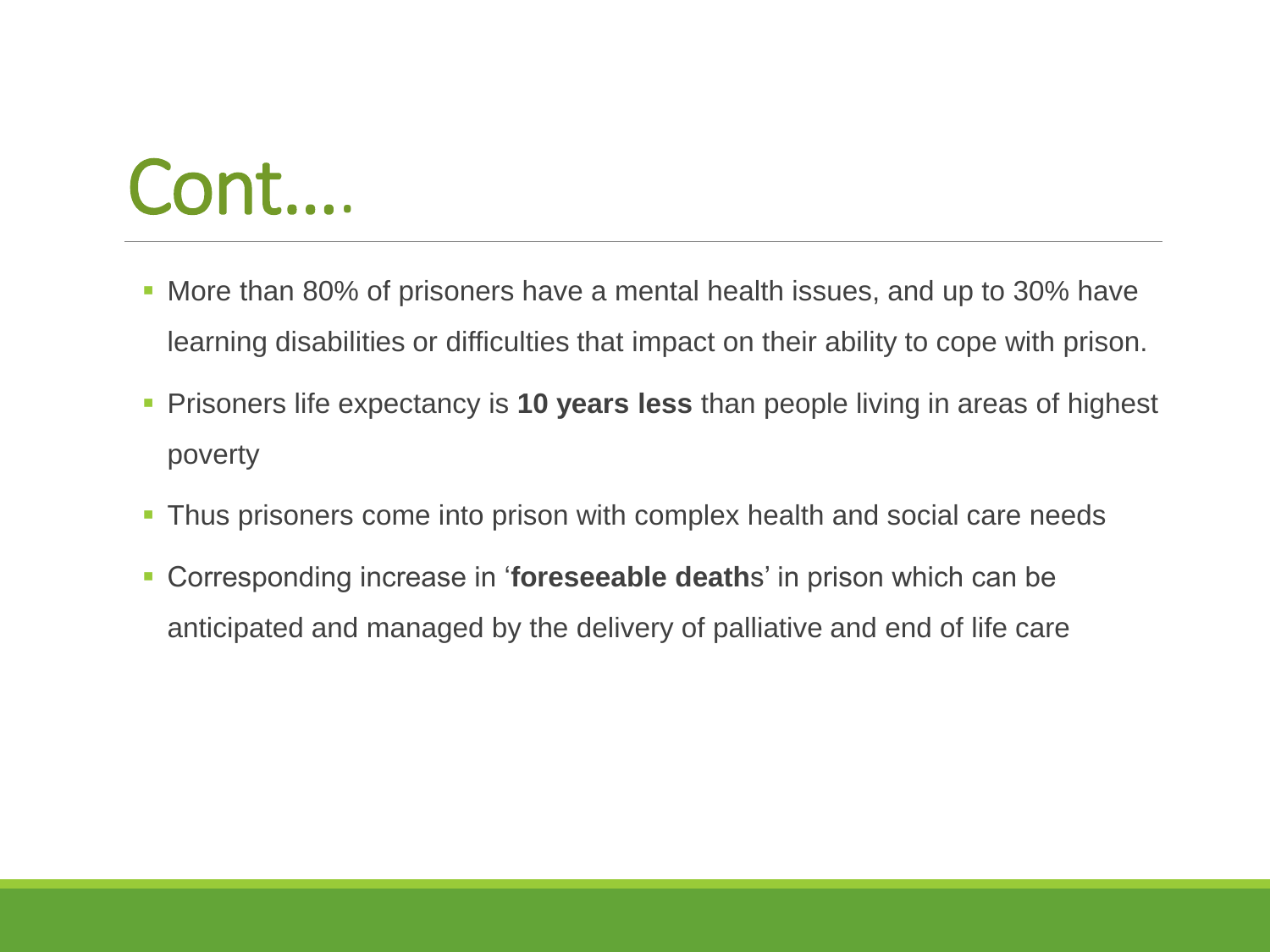# **Challenges**

- **Prison and healthcare partnership Governors support**
- **Environment and resources**
- **Commissioning arrangements**
- **Access to 24 hour care**
- **Prisons have many competing priorities (Prison reform) palliative/end of life** care may not be on the agenda
- **Older prisoners have been invisible to national strategy**
- **Early Release on Compassionate Grounds**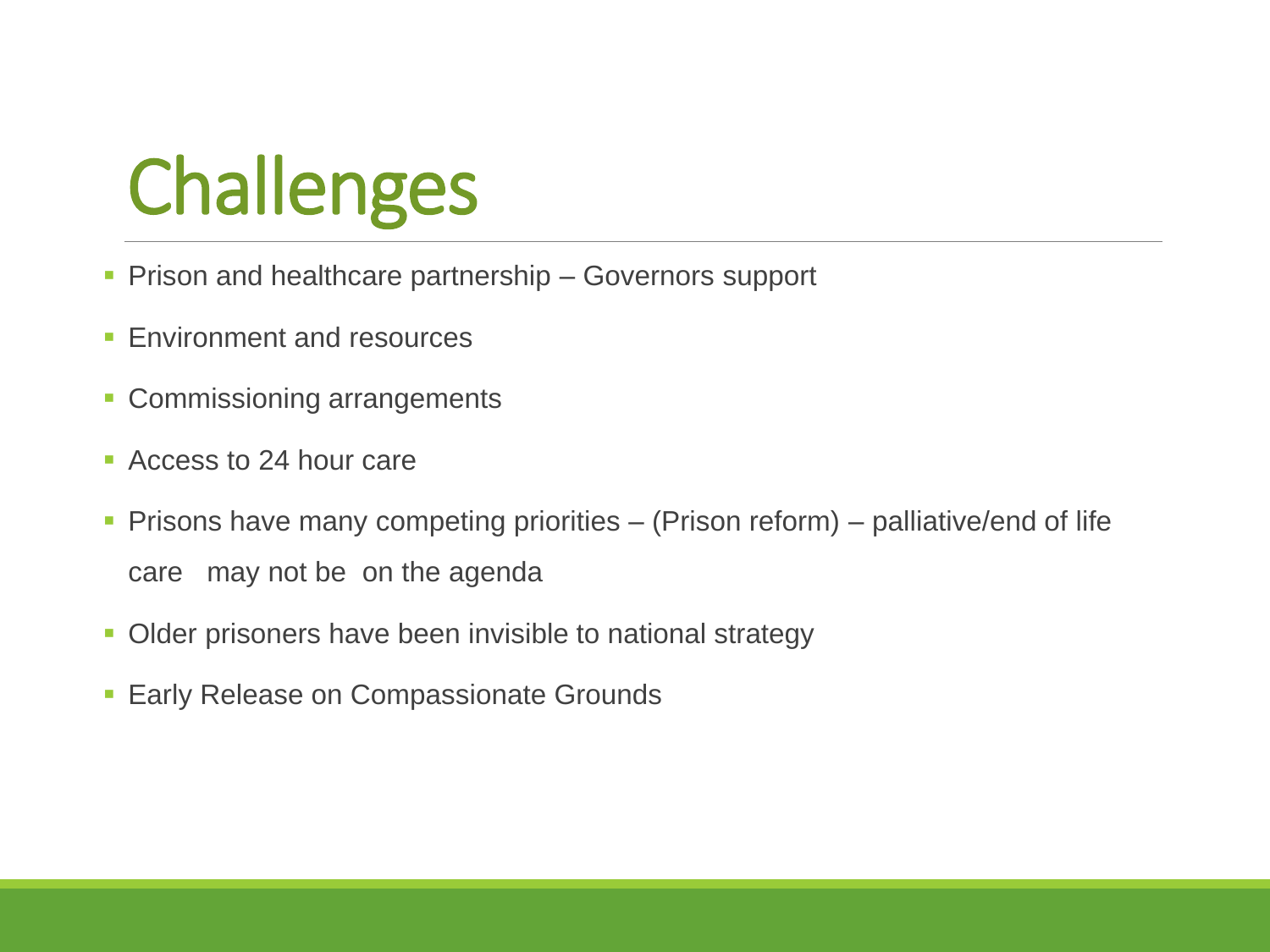### Early Release on Compassionate Grounds



**House of Commons** 

**Justice Committee** 

### **Older prisoners**

Fifth Report of Session 2013-14

*"It has to be recognised that with some older prisoners, particularly those who have been guilty of sexual offences, the risk goes on until they are completely immobile"*

*"The minister told us that he faces a difficult decision in approving release on compassionate grounds. The public are aware of high profile cases,* [such as] *the release of Al-Megrahi in which prisoners have been released on the ground of terminal illness but death did not imminently occur. "*

ERCG not everyone's choice *-*preferred and permitted place of care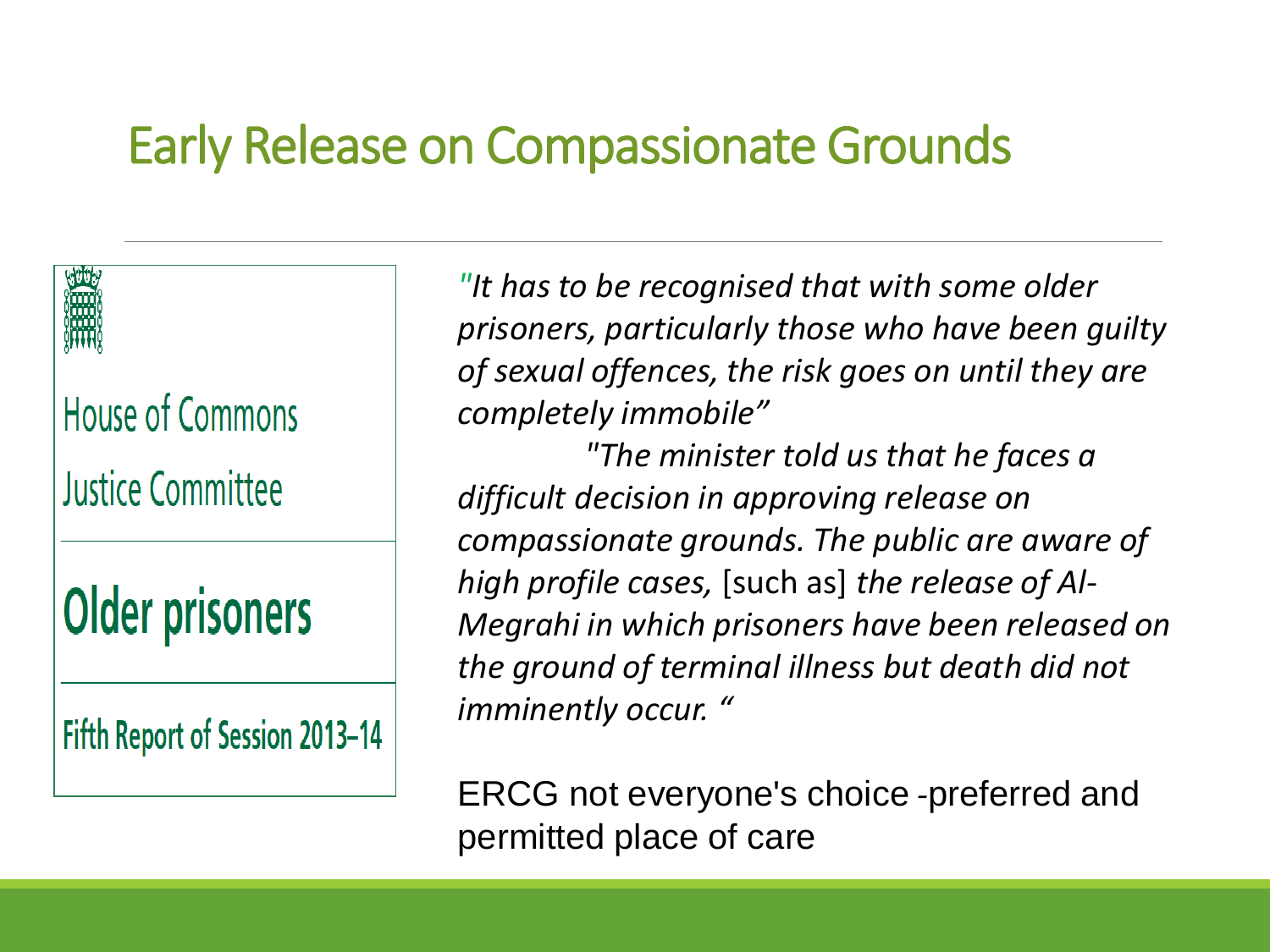# Challenges cont….

- **Many prisons provide palliative and end of life care**
- "The provision of end of life care is improving but quality is variable"
- o Care Planning
- o Family Involvement
- o Early Release on Compassionate Grounds
- o Restraints

Certain groups in society are more disadvantaged than others, not only in their access to services and health outcomes but also in the quality of dying and death **this include people in secure and detained settings**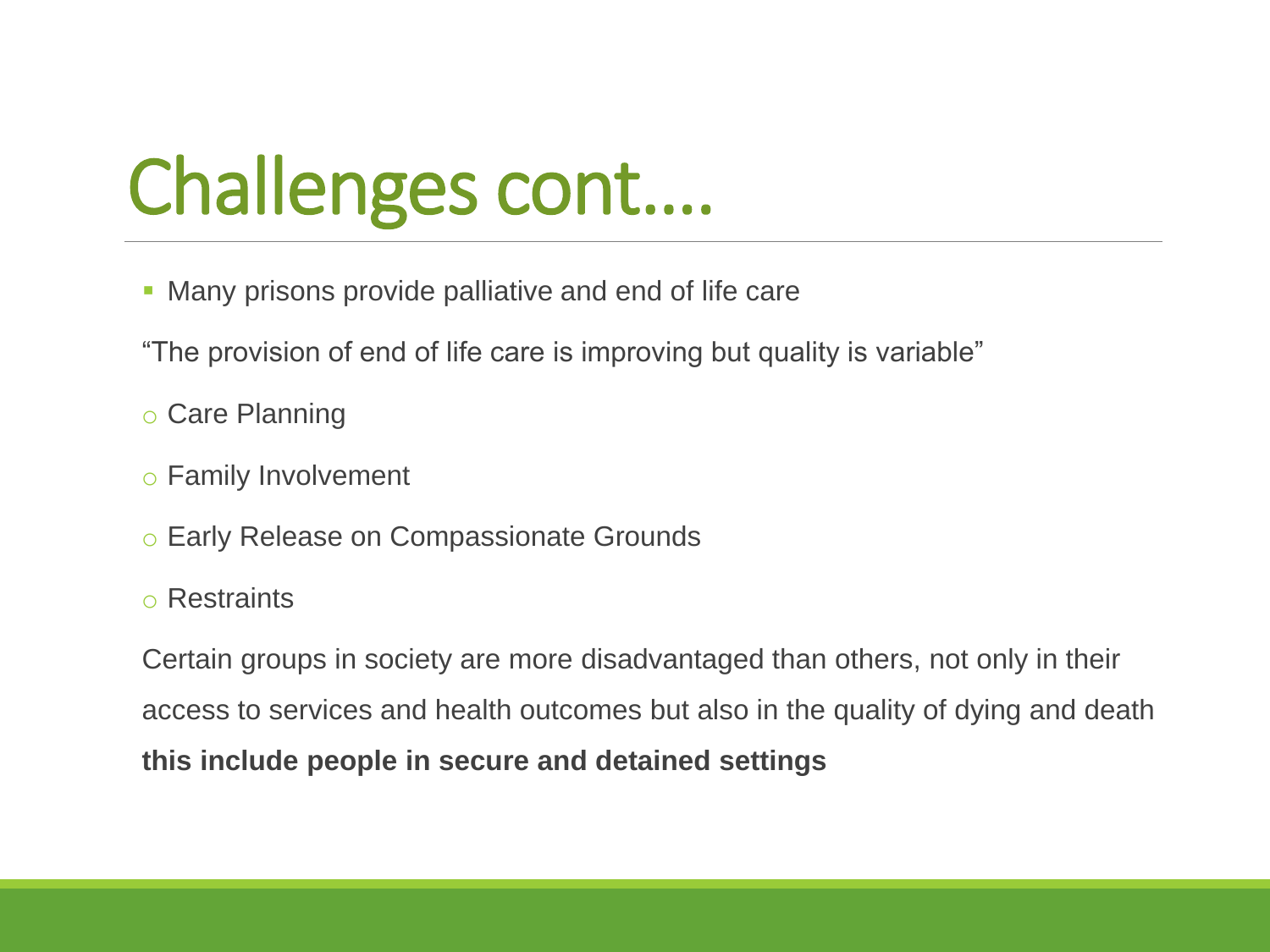### **Improving Care What Does Good Look Like**

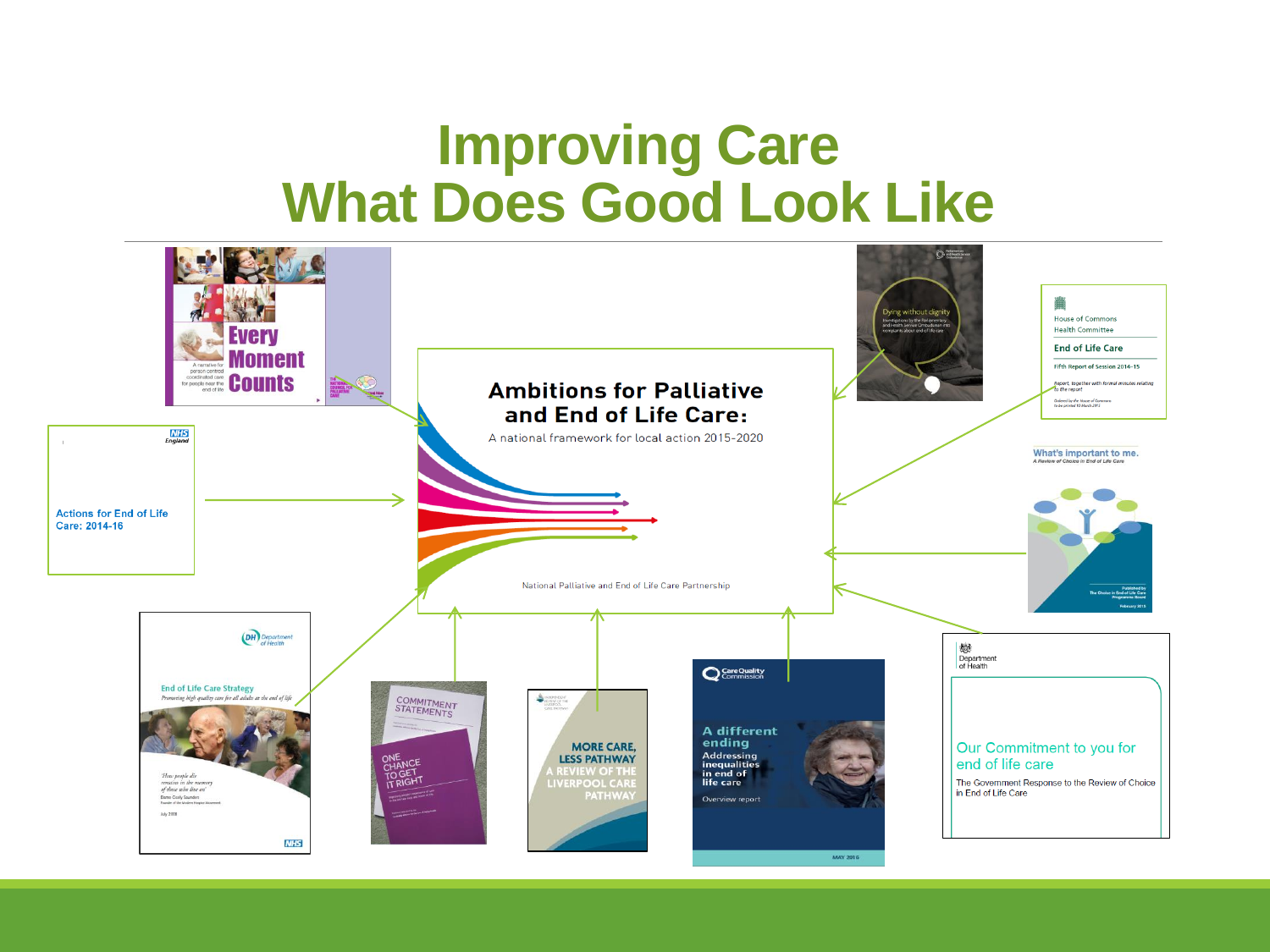#### **What is being done to reduce to reduce inequity and support the delivery of the Ambitions for Palliative and End of Life Care in prison?**

#### **Each person gets fair access to care**

*"I live in a society where I get good end of life care regardless of who I am, where I live or the circumstances of my life."*

#### **Six ambitions to bring** that vision about

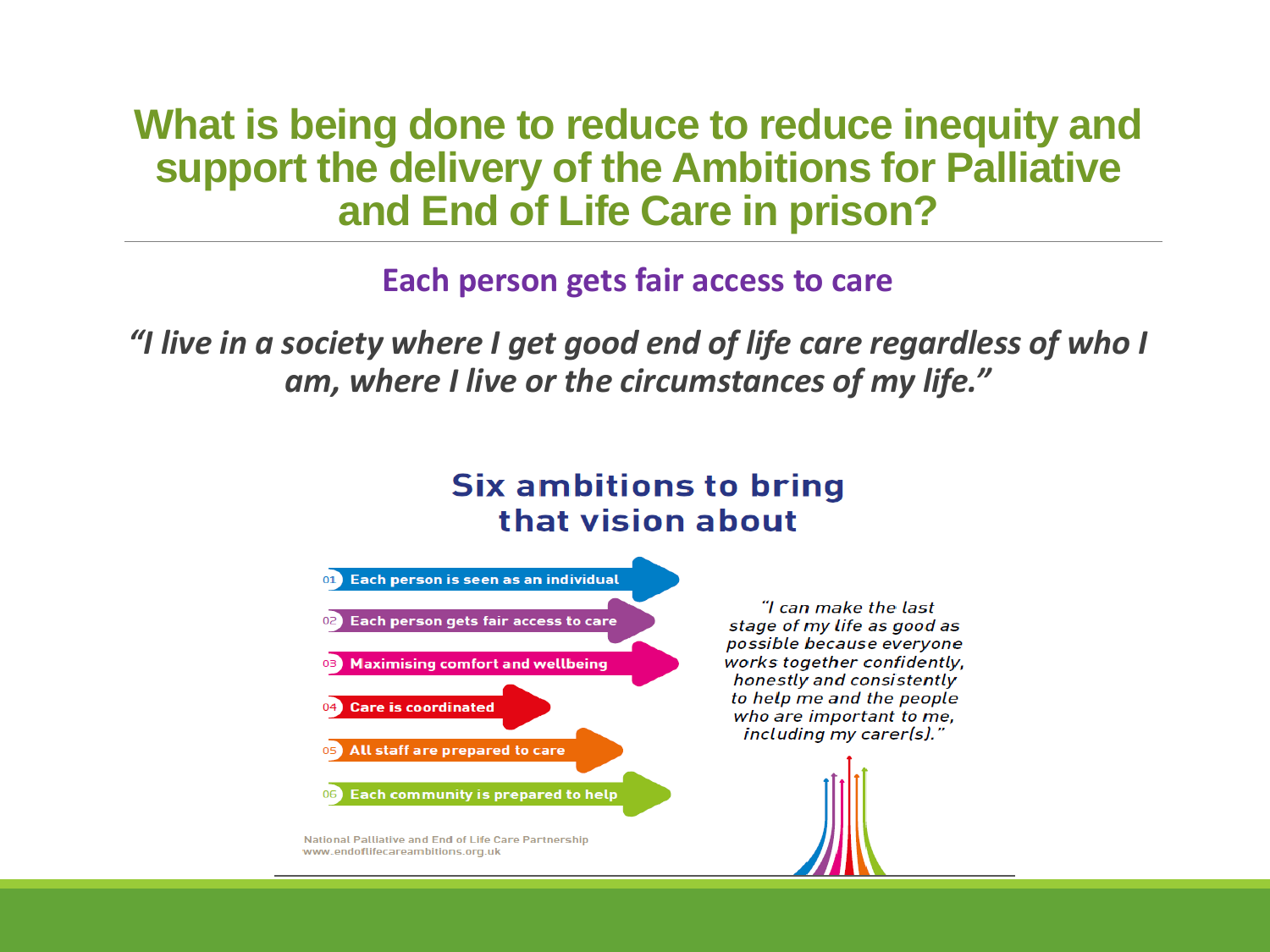### Macmillan Community of Practice Health and Justice Palliative and End of Life Care

*Communities of Practice are groups of people who share a concern or passion for something they do and interact regularly to learn how to do it better.* 

 *Jean Lave- Etienne Wegner1991*

### **Dying Well in Custody Charter**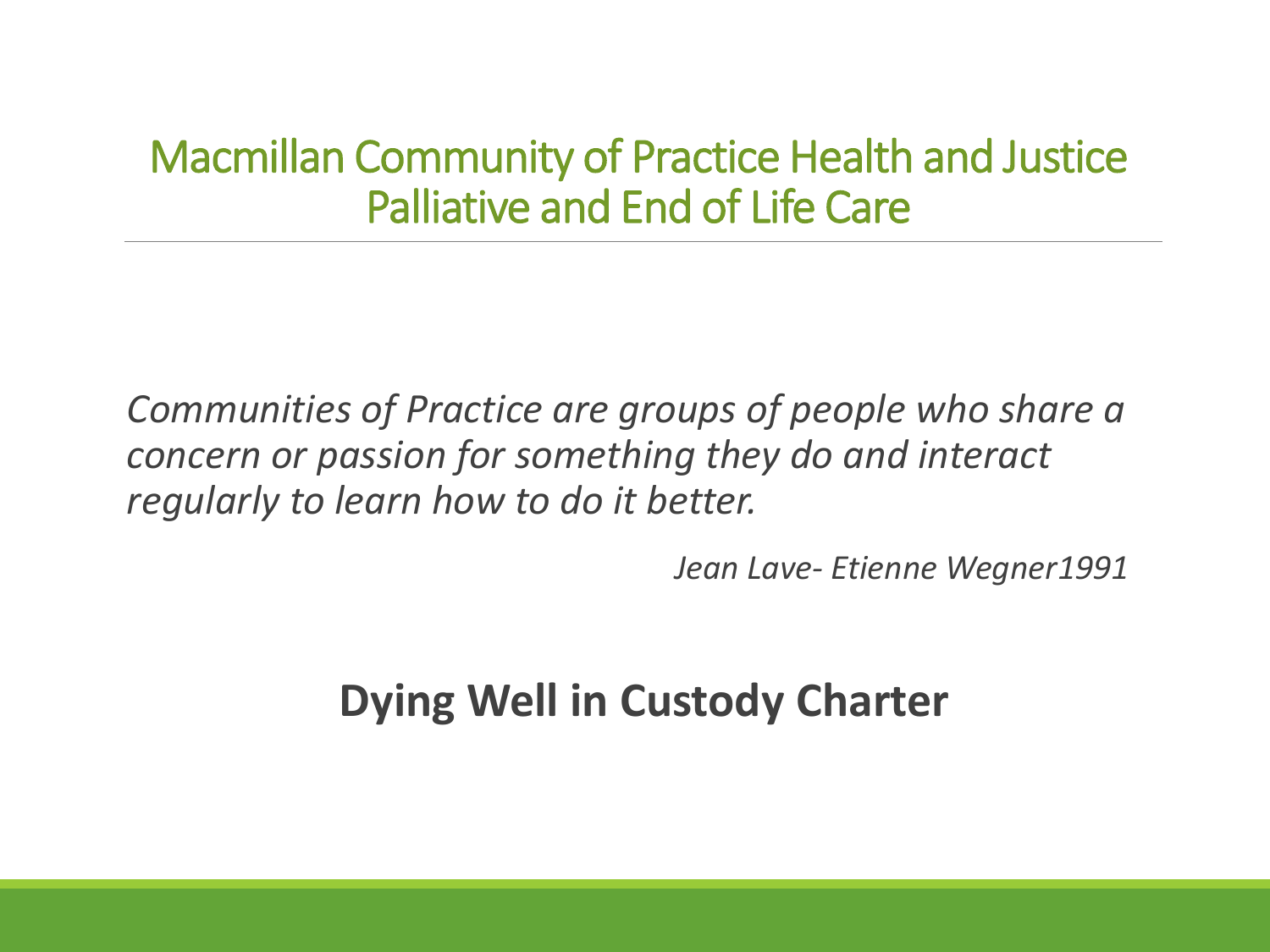### North East Prisons



### Improving Palliative End of life Care





KIRKLEVINGTON

**Riv**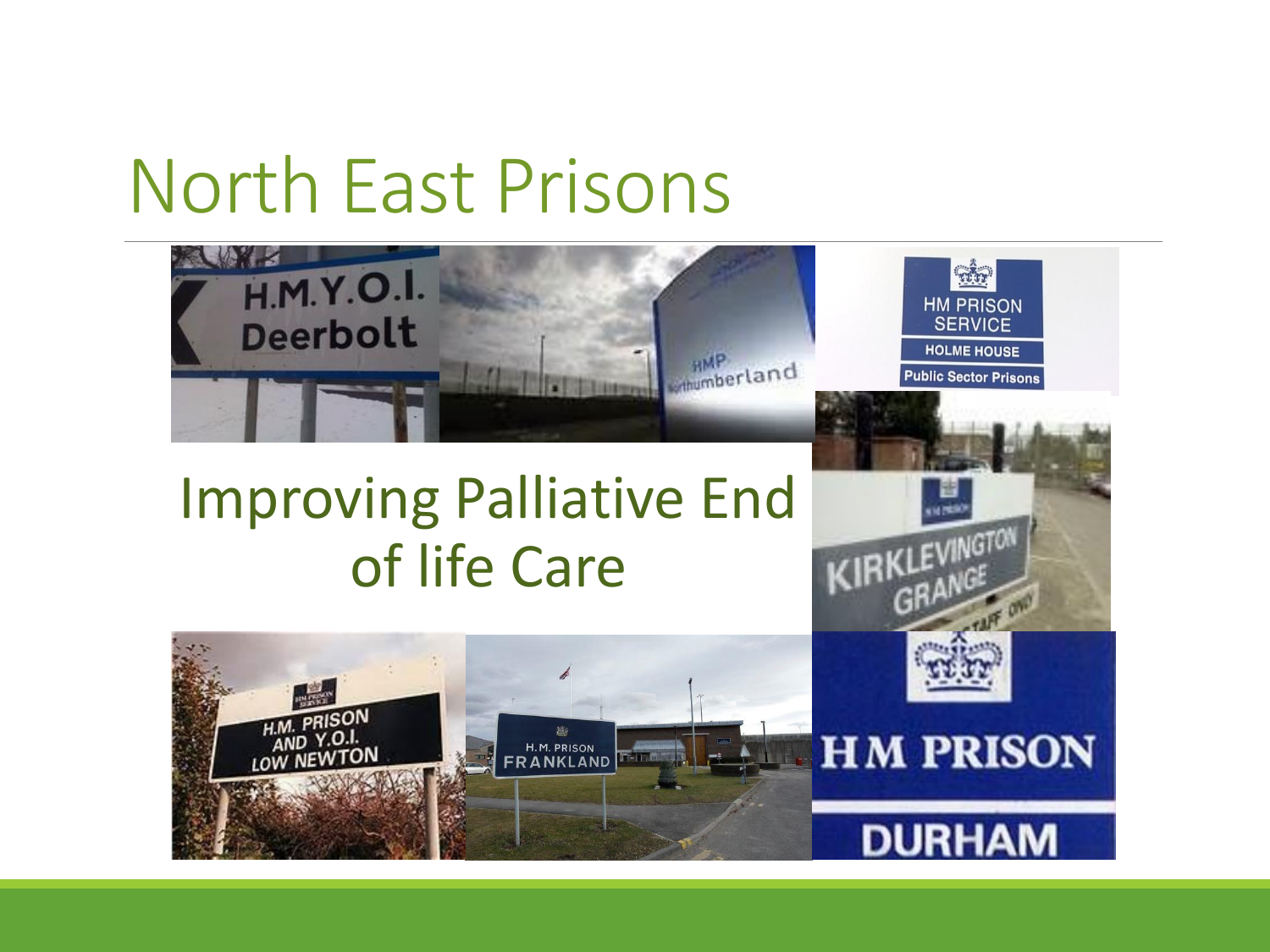# **Challenges**

#### **Population**

Environment and resources and regime – Wing care

"Mr H, for example, [was] doubly incontinent in the middle of the night. There was no provision to put him in the shower and give him a shower. We offered; 'You can't', you know, 'Everybody's asleep, it's not happening.' So we had to wash him down, three of us trying to hold him up in a cell that wide... to wash him, change him. Nobody had clean kit; we were borrowing off the rest of the landing at 3 o'clock in the morning."

*(Nurse) Both sides of the Fence study*

- **How to provide compassionate care and maintain boundaries**
- **-** Loneliness and isolation access to family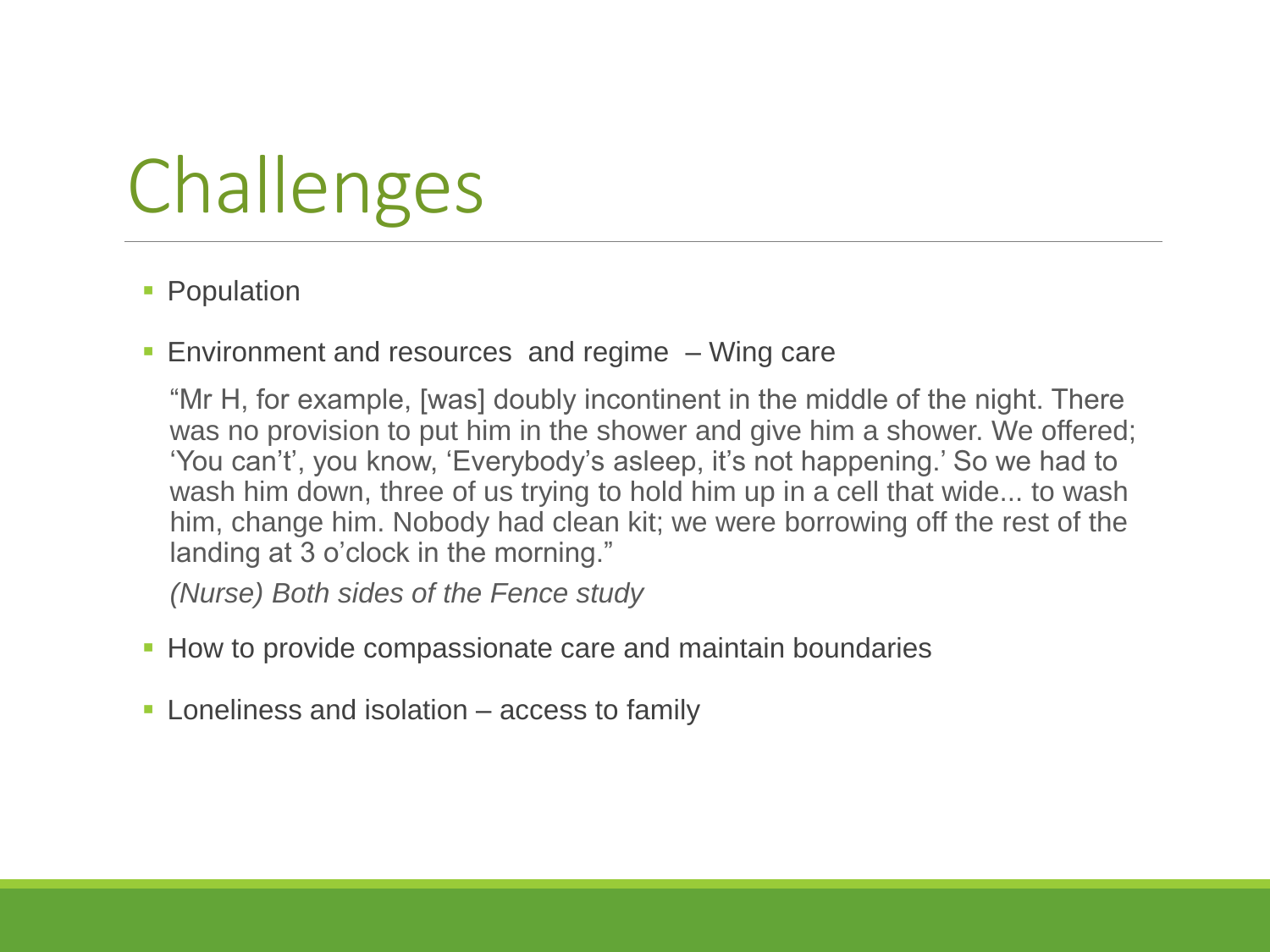## Cont….

**Training and education competence and confidence** 

"I don't think we're trained to deal with [end of life]. I mean the nine weeks I spent [training] in 1987, I certainly don't remember anybody sort of talking anything about that at all. I think we probably had a chat off the chaplaincy for half an hour or so, but I certainly do not remember anybody touching on sort of end of life stuff or preparing people for, you know, for finding people who have taken their lives or they've passed over."

*(Prison Officer) Both sides of the Fence Study*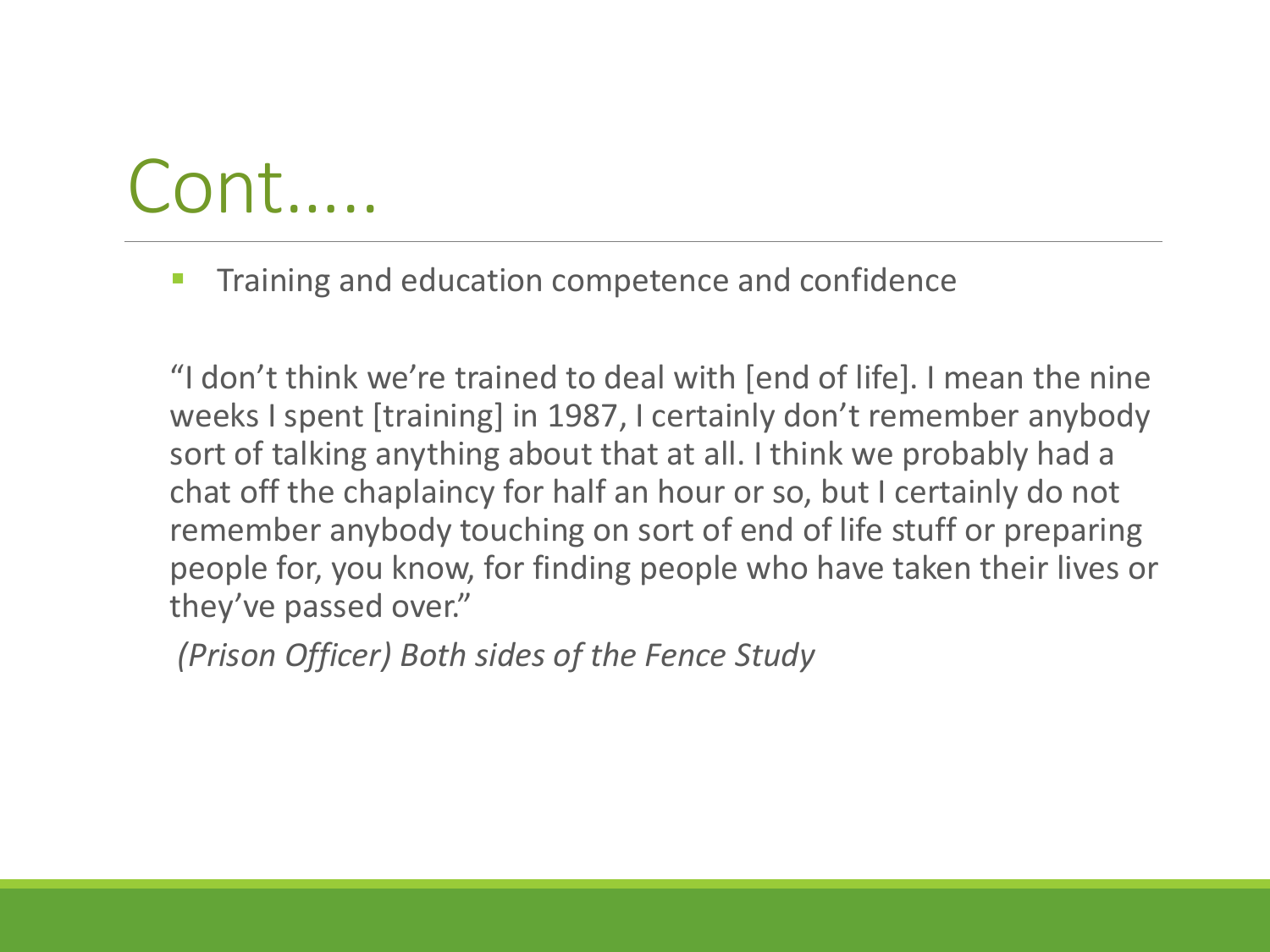### Cont……

- $\blacksquare$  Identification Case finding
- Access to appropriate and timely medication medication abuse
- **Fear, bullying and intimidation**
- Non compliance choice
- **Preferred place of care Hospice public perception**
- **Transfer** release
- Cuffing risk
- **Investigation and clinical review**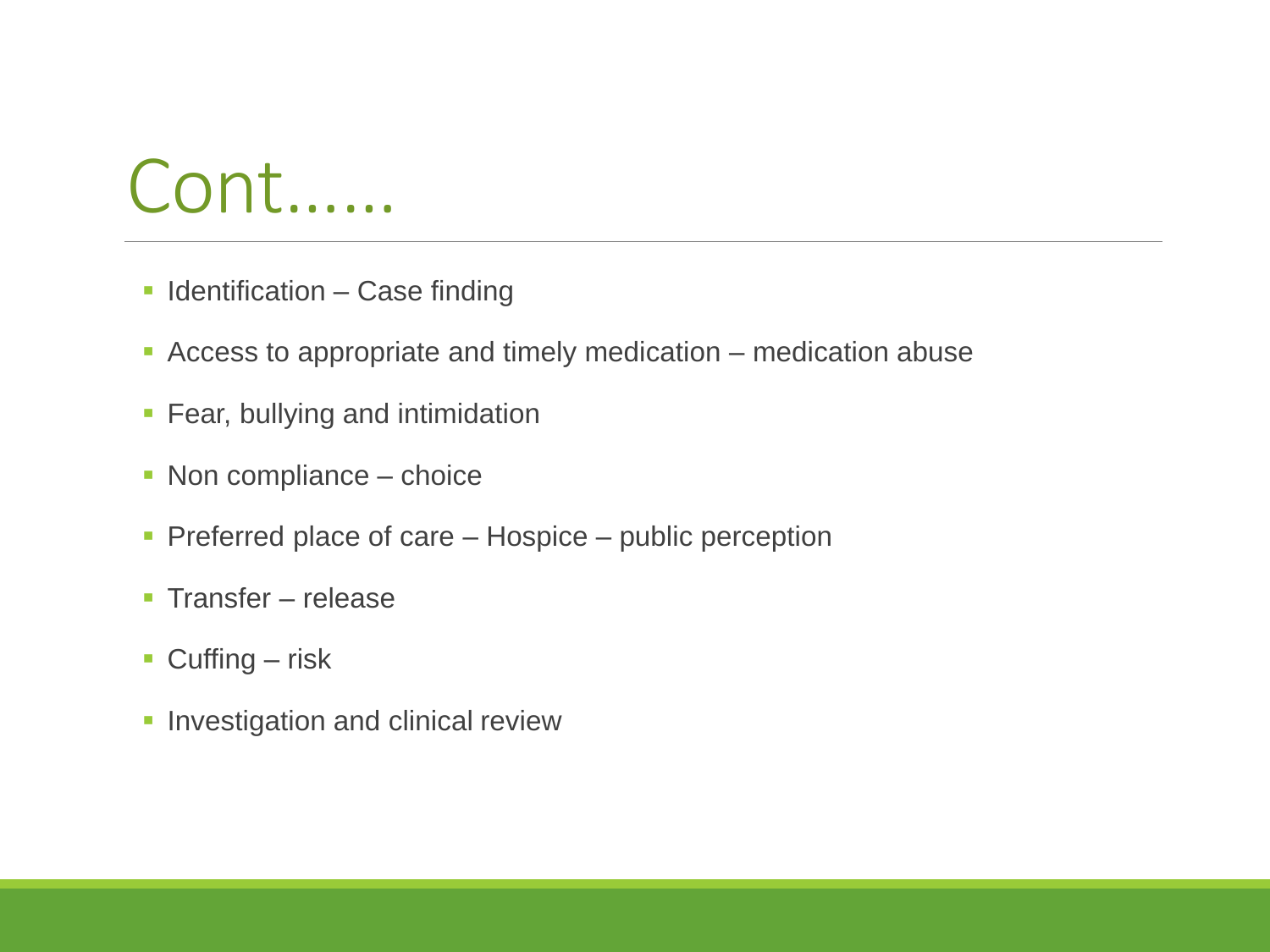## Progress..

- **Commissioning Arrangements**
- Macmillan Adopted Prison Standards local review
- Registers MDT –restraints
- **Champions**
- **Environment**
- **Partnerships providers prisoners**
- Chemotherapy blood transfusion
- **Support Group**
- **Education**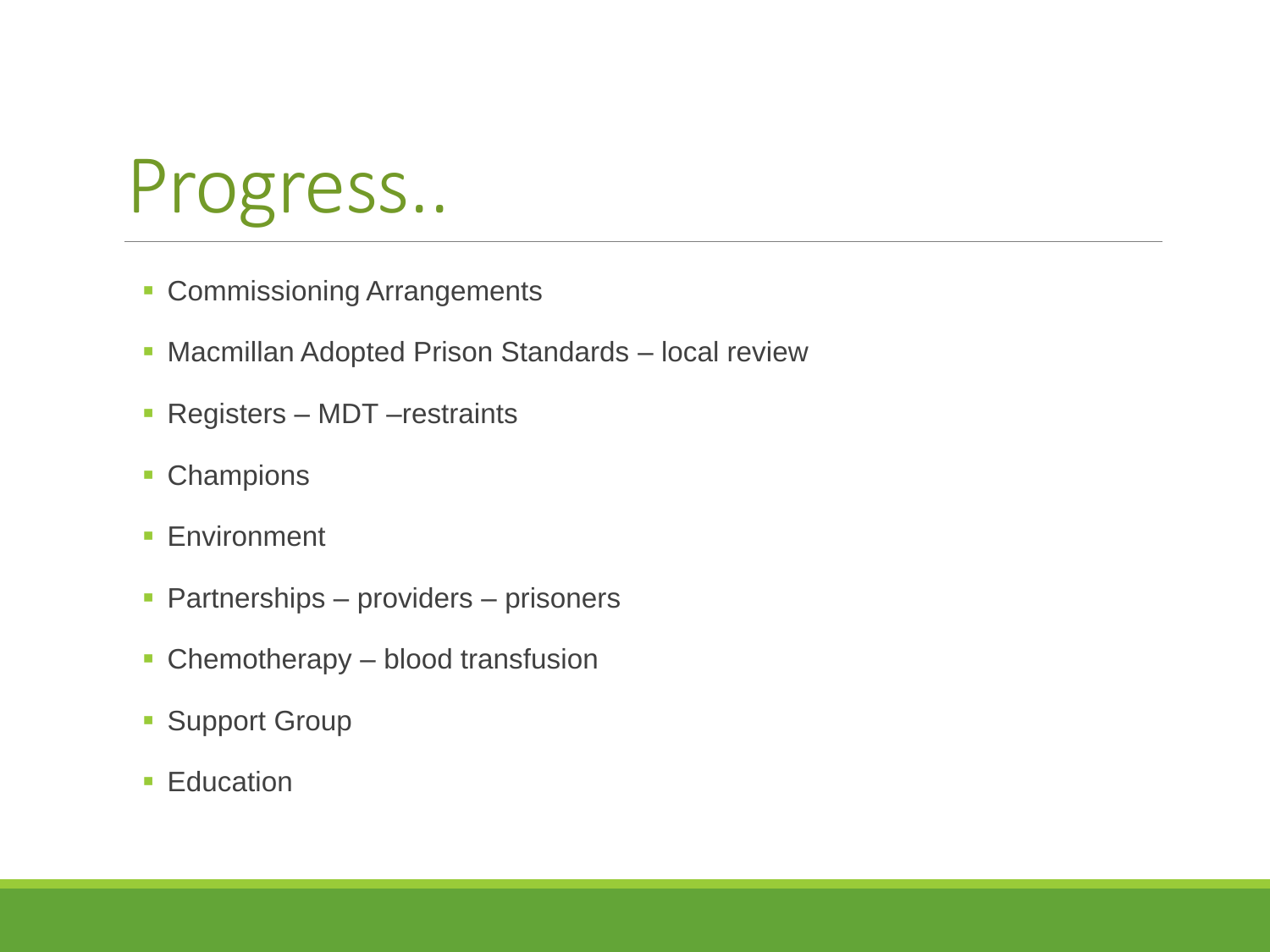